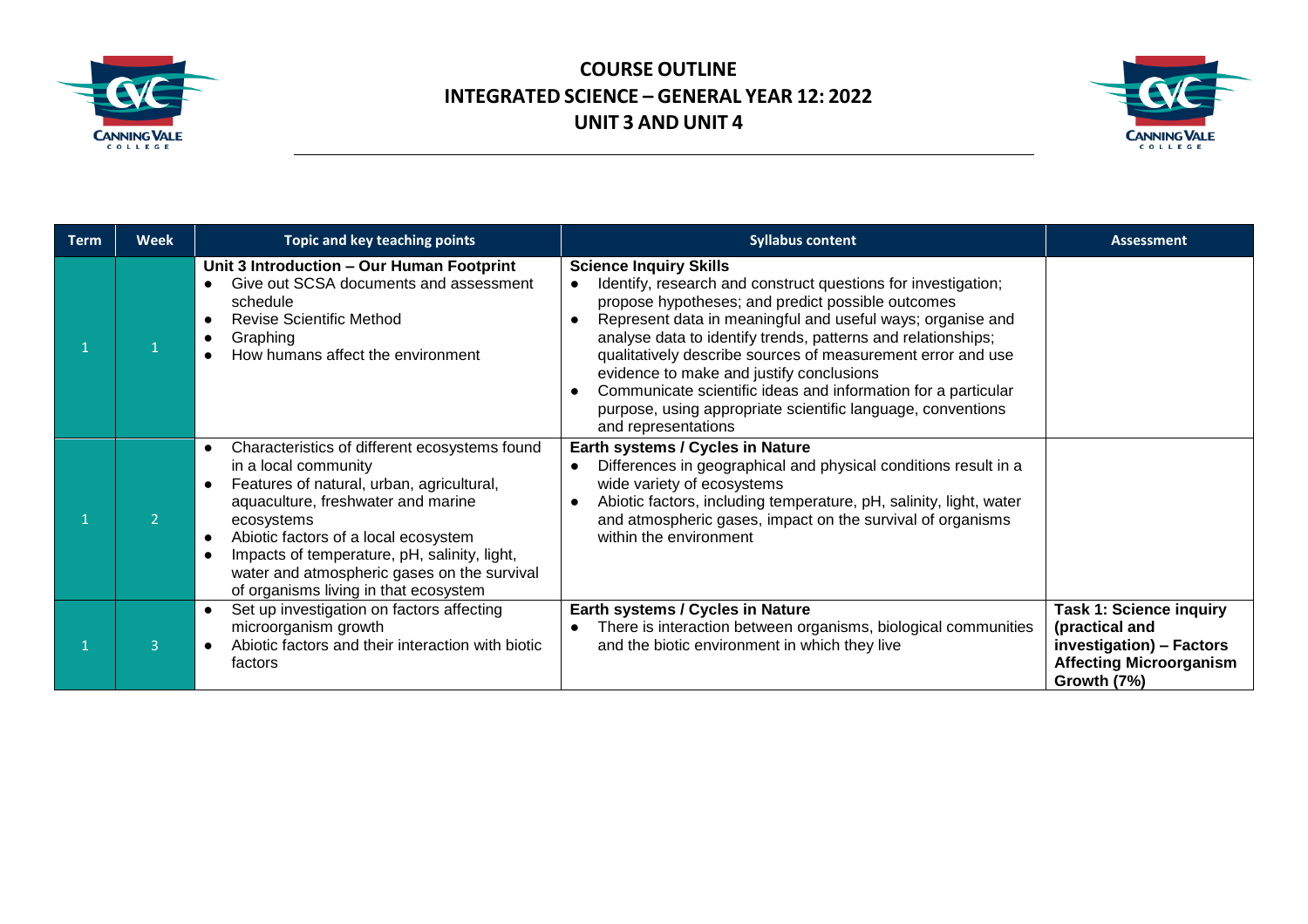



|  | The sun as the original source of energy for<br>ecosystems<br>Transfer of energy through food webs<br>Fieldwork, local ecosystem | Earth systems / Cycles in Nature<br>The biotic components of an ecosystem transfer and transform<br>energy, originating primarily from the sun, into biomass<br>Food chains and food webs show the feeding relationship<br>between organisms within a community                                                                                                                                                                                                                                                                                                                                                                                                                                                                                                                                                                                                                                                                                                                                                                                                                                                                                                                     |
|--|----------------------------------------------------------------------------------------------------------------------------------|-------------------------------------------------------------------------------------------------------------------------------------------------------------------------------------------------------------------------------------------------------------------------------------------------------------------------------------------------------------------------------------------------------------------------------------------------------------------------------------------------------------------------------------------------------------------------------------------------------------------------------------------------------------------------------------------------------------------------------------------------------------------------------------------------------------------------------------------------------------------------------------------------------------------------------------------------------------------------------------------------------------------------------------------------------------------------------------------------------------------------------------------------------------------------------------|
|  |                                                                                                                                  | <b>Science Inquiry Skills</b><br>identify, research and construct questions for investigation;<br>propose hypotheses; and predict possible outcomes<br>•plan, select and use appropriate investigation methods,<br>including pre-testing, to collect reliable data; assess risk and<br>address ethical issues associated with these methods<br>conduct investigations safely, competently and methodically for<br>the collection of valid and reliable data<br>represent data in meaningful and useful ways; organise and<br>analyse data to identify trends, patterns and relationships;<br>qualitatively describe sources of measurement error and use<br>evidence to make and justify conclusions • interpret a range of<br>scientific and media texts and evaluate the conclusions by<br>considering the quality of available evidence<br>use appropriate scientific representations, including diagrams<br>of structures and processes, to communicate conceptual<br>understanding, solve problems and make predictions<br>communicate scientific ideas and information for a particular<br>purpose, using appropriate scientific language, conventions<br>and representations |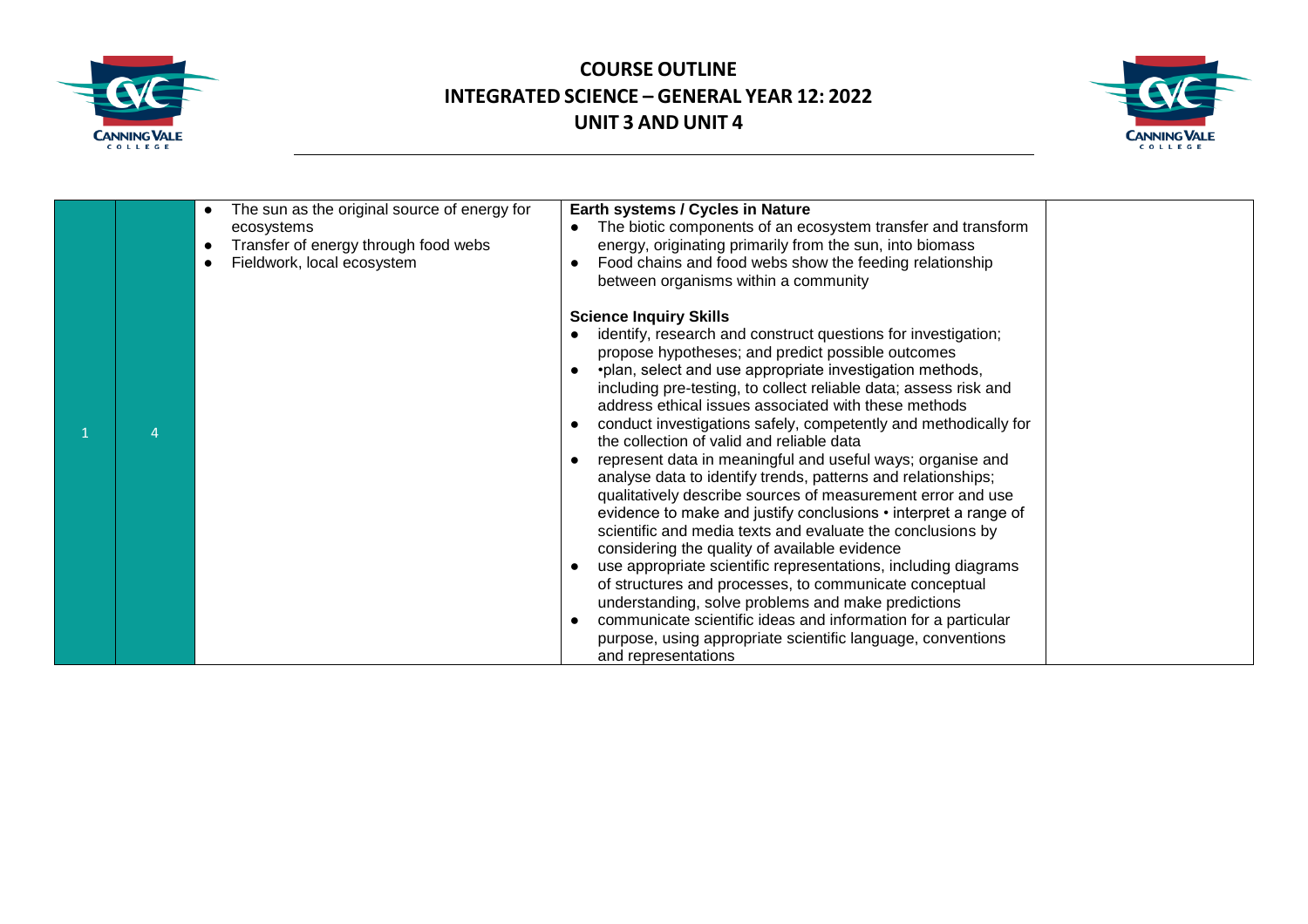



| 5 | Biogeochemical cycles as a natural circulation<br>of essential elements<br>The flow of elements from the abiotic to the<br>biotic components of the biosphere and back<br>again<br>Examples of gaseous and sedimentary<br>$\bullet$<br>biogeochemical cycles, including carbon and<br>water. | Earth systems / Cycles in Nature<br>Biotic components interact with abiotic components to facilitate<br>biogeochemical cycling<br><b>Science Inquiry Skills</b><br>identify, research and construct questions for investigation;<br>propose hypotheses; and predict possible outcomes<br>•plan, select and use appropriate investigation methods,<br>including pre-testing, to collect reliable data; assess risk and<br>address ethical issues associated with these methods<br>conduct investigations safely, competently and methodically for<br>the collection of valid and reliable data<br>represent data in meaningful and useful ways; organise and<br>analyse data to identify trends, patterns and relationships;<br>qualitatively describe sources of measurement error and use<br>evidence to make and justify conclusions • interpret a range of<br>scientific and media texts and evaluate the conclusions by<br>considering the quality of available evidence<br>use appropriate scientific representations, including diagrams<br>of structures and processes, to communicate conceptual<br>understanding, solve problems and make predictions<br>communicate scientific ideas and information for a particular<br>purpose, using appropriate scientific language, conventions<br>and representations | <b>Task 2: Science inquiry</b><br>(investigation) -<br><b>Monitoring a local</b><br>ecosystem (10%) |
|---|----------------------------------------------------------------------------------------------------------------------------------------------------------------------------------------------------------------------------------------------------------------------------------------------|-----------------------------------------------------------------------------------------------------------------------------------------------------------------------------------------------------------------------------------------------------------------------------------------------------------------------------------------------------------------------------------------------------------------------------------------------------------------------------------------------------------------------------------------------------------------------------------------------------------------------------------------------------------------------------------------------------------------------------------------------------------------------------------------------------------------------------------------------------------------------------------------------------------------------------------------------------------------------------------------------------------------------------------------------------------------------------------------------------------------------------------------------------------------------------------------------------------------------------------------------------------------------------------------------------------------------|-----------------------------------------------------------------------------------------------------|
| 6 | Role of producers, consumers and<br>$\bullet$<br>decomposers in ecosystems<br>Transfer of energy through ecosystems<br>Food chains and food webs<br>Pyramids of numbers and biomass<br>Trophic levels and diminishing energy through<br>the levels                                           | Earth systems / Cycles in Nature<br>Producers, consumers and decomposers have a role in the<br>transfer of energy in an ecosystem<br>Food chains and food webs show the feeding relationship<br>between organisms within a community<br>The amount of energy transferred between trophic levels in<br>food chains and food webs diminishes as the trophic level<br>increases                                                                                                                                                                                                                                                                                                                                                                                                                                                                                                                                                                                                                                                                                                                                                                                                                                                                                                                                          |                                                                                                     |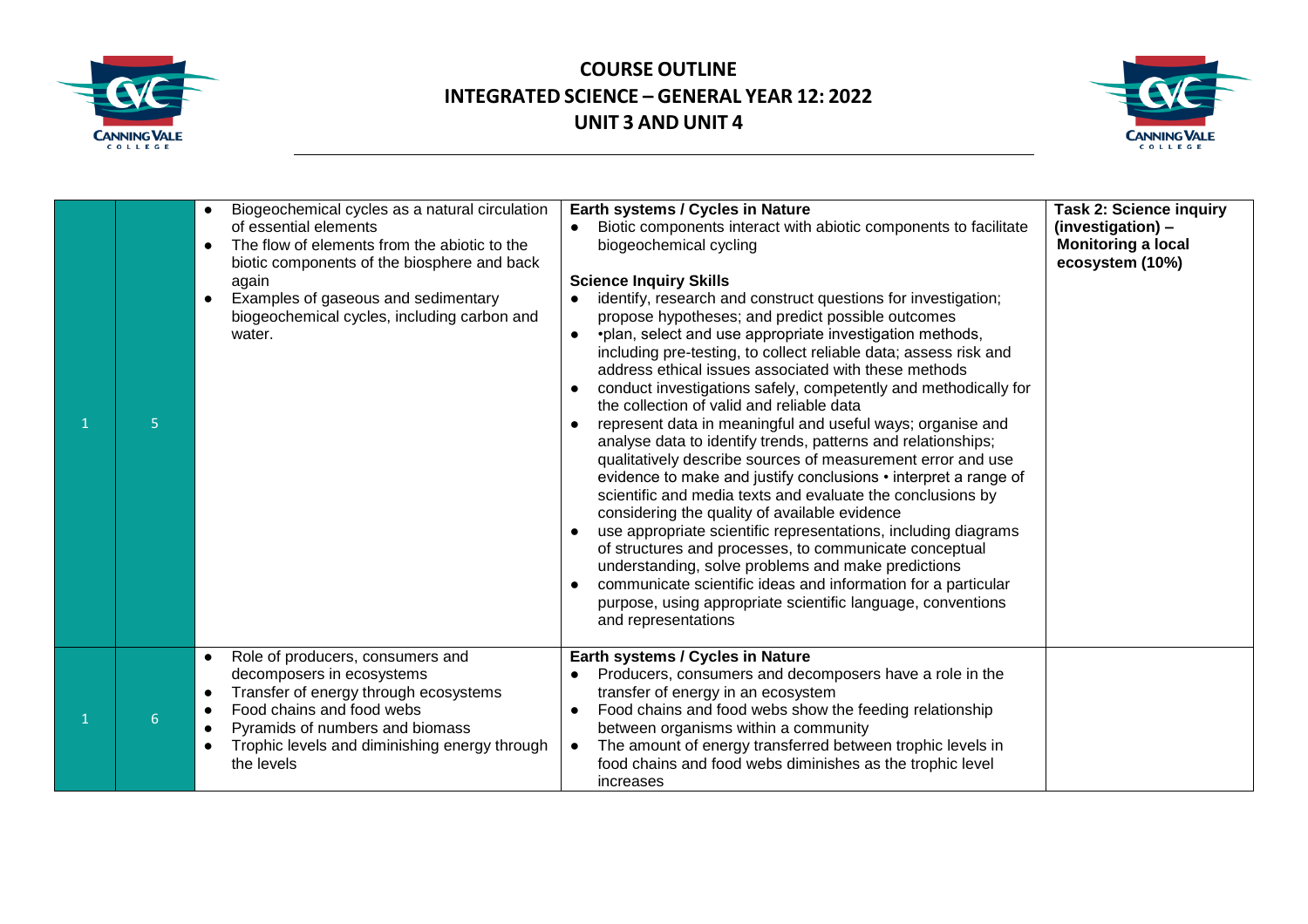



|                | Complete a research task on a human caused<br>environmental problem currently being<br>experienced by human kind.                                                                                                                                                                                                                                                        | Science as a Human Endeavour<br>the use of scientific knowledge is influenced by social,<br>economic, cultural and ethical considerations<br>the use of scientific knowledge may have beneficial and/or<br>$\bullet$<br>harmful and/or unintended consequences<br>scientific knowledge can enable scientists to offer valid<br>explanations and make reliable predictions<br>scientific knowledge can be used to develop and evaluate<br>projected economic, social and environmental impacts, and to<br>design action for sustainability | Task 3: Research<br>assignment - Human<br>impacts on ecosystems<br>(10%) |
|----------------|--------------------------------------------------------------------------------------------------------------------------------------------------------------------------------------------------------------------------------------------------------------------------------------------------------------------------------------------------------------------------|-------------------------------------------------------------------------------------------------------------------------------------------------------------------------------------------------------------------------------------------------------------------------------------------------------------------------------------------------------------------------------------------------------------------------------------------------------------------------------------------------------------------------------------------|--------------------------------------------------------------------------|
| 8              | Competition, predation, symbiosis, mutualism,<br>commensalism and parasitism                                                                                                                                                                                                                                                                                             | Structure and function of biological systems<br>Modes of interaction between species in ecosystems include<br>$\bullet$<br>competition, predation and symbiosis (mutualism,<br>commensalism and parasitism)                                                                                                                                                                                                                                                                                                                               |                                                                          |
| $\overline{9}$ | Population density<br>$\bullet$<br>Factors affecting population density<br>Factors affecting community structure and<br>composition                                                                                                                                                                                                                                      | Structure and function of biological systems<br>Species interactions affect population densities and are<br>important in determining community structure and composition                                                                                                                                                                                                                                                                                                                                                                  |                                                                          |
| 10             | Carrying capacity of an ecological population<br>$\bullet$<br>Factors affecting carrying capacity<br>Importance of biodiversity<br>$\bullet$<br>Urban sprawl and the effects on ecosystems<br>$\bullet$<br>and biodiversity<br>Extinction of flora and fauna in built-up areas<br>$\bullet$<br>Human impact in ecosystems and the effect<br>$\bullet$<br>on biodiversity | <b>Ecosystems and sustainability</b><br>Changes to abiotic and biotic factors, including climatic events,<br>$\bullet$<br>impact on the carrying capacity of ecosystems<br>Human interference is threatening biodiversity through<br>$\bullet$<br>deterioration of ecosystems and diminishing habitat areas<br>Biodiversity includes the diversity of genetics, species and<br>$\bullet$<br>ecosystems; biodiversity changes naturally over time, and<br>varies due to differences in location                                            |                                                                          |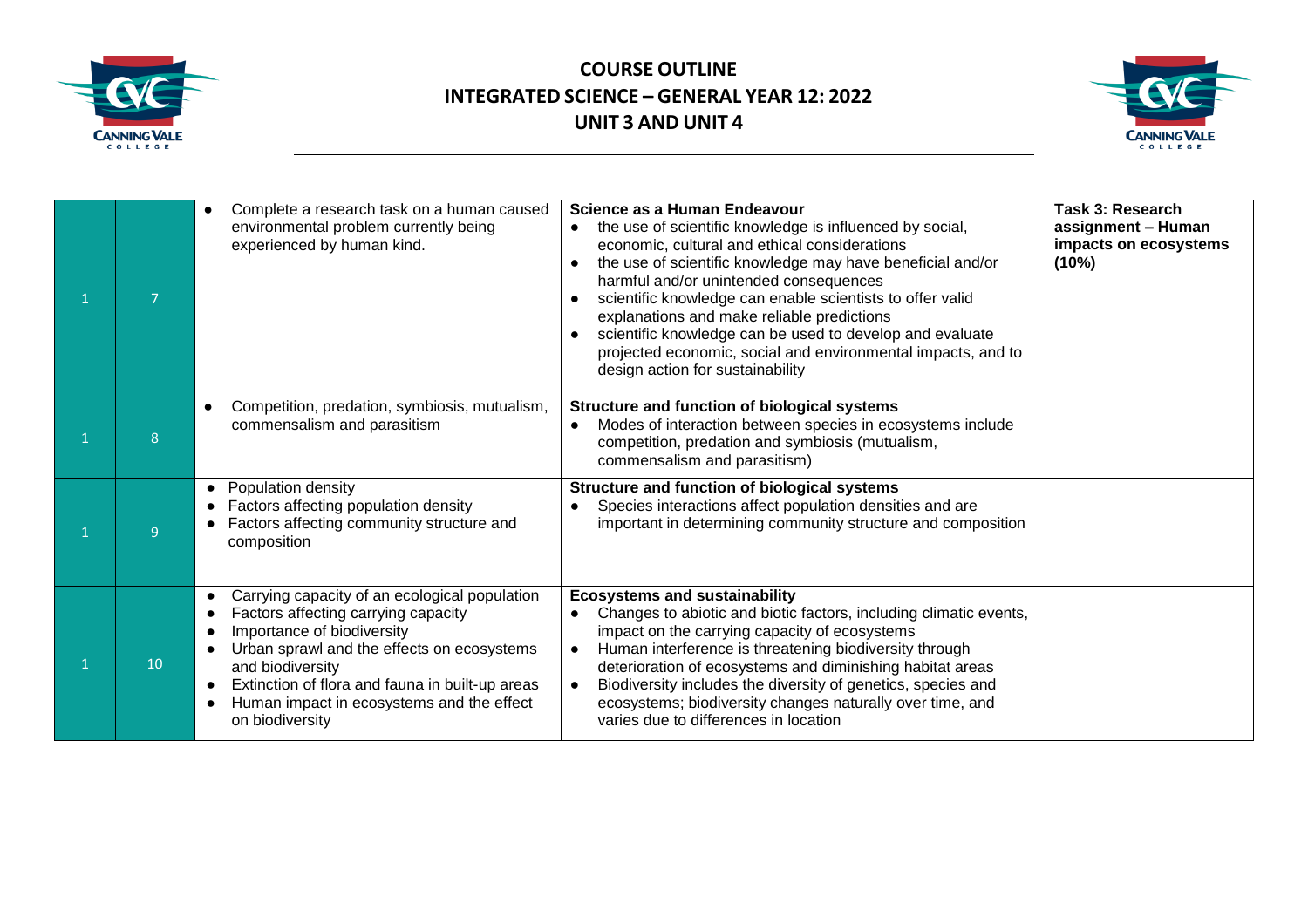



|  | Natural selection, including: variation, changes<br>in the environment, selection pressures,<br>survival and change in characteristics | Species continuity and change<br>Changes in ecosystems affect the survival of organisms within<br>the ecosystem; individual variation assists survival, which over<br>time results in changes in characteristic of the species                                                                                                                                                                            | <b>Task 4: Externally Set</b><br>Task (15%)            |
|--|----------------------------------------------------------------------------------------------------------------------------------------|-----------------------------------------------------------------------------------------------------------------------------------------------------------------------------------------------------------------------------------------------------------------------------------------------------------------------------------------------------------------------------------------------------------|--------------------------------------------------------|
|  | Behavioural, functional and structural<br>adaptations of endemic flora and fauna                                                       | Species continuity and change<br>Variation in the form of suitable characteristics assists survival<br>of individuals                                                                                                                                                                                                                                                                                     | Task 5: Test $-$<br><b>Environment Science</b><br>(8%) |
|  | <b>UNIT 4 FORENSIC SCIENCE</b><br><b>Fields and Techniques</b>                                                                         | <b>Science Inquiry Skills</b><br>Identify, research and construct questions for investigation;<br>propose hypotheses; and predict possible outcomes<br>Represent data in meaningful and useful ways; organise and<br>$\bullet$<br>analyse data to identify trends, patterns and relationships;<br>qualitatively describe sources of measurement error and use<br>evidence to make and justify conclusions | <b>AFW</b>                                             |
|  | <b>Fields and Techniques</b>                                                                                                           | <b>Science Inquiry Skills</b><br>Identify, research and construct questions for investigation;<br>propose hypotheses; and predict possible outcomes<br>Represent data in meaningful and useful ways; organise and<br>analyse data to identify trends, patterns and relationships;<br>qualitatively describe sources of measurement error and use<br>evidence to make and justify conclusions              | YEAR 12 ATAR EXAMS                                     |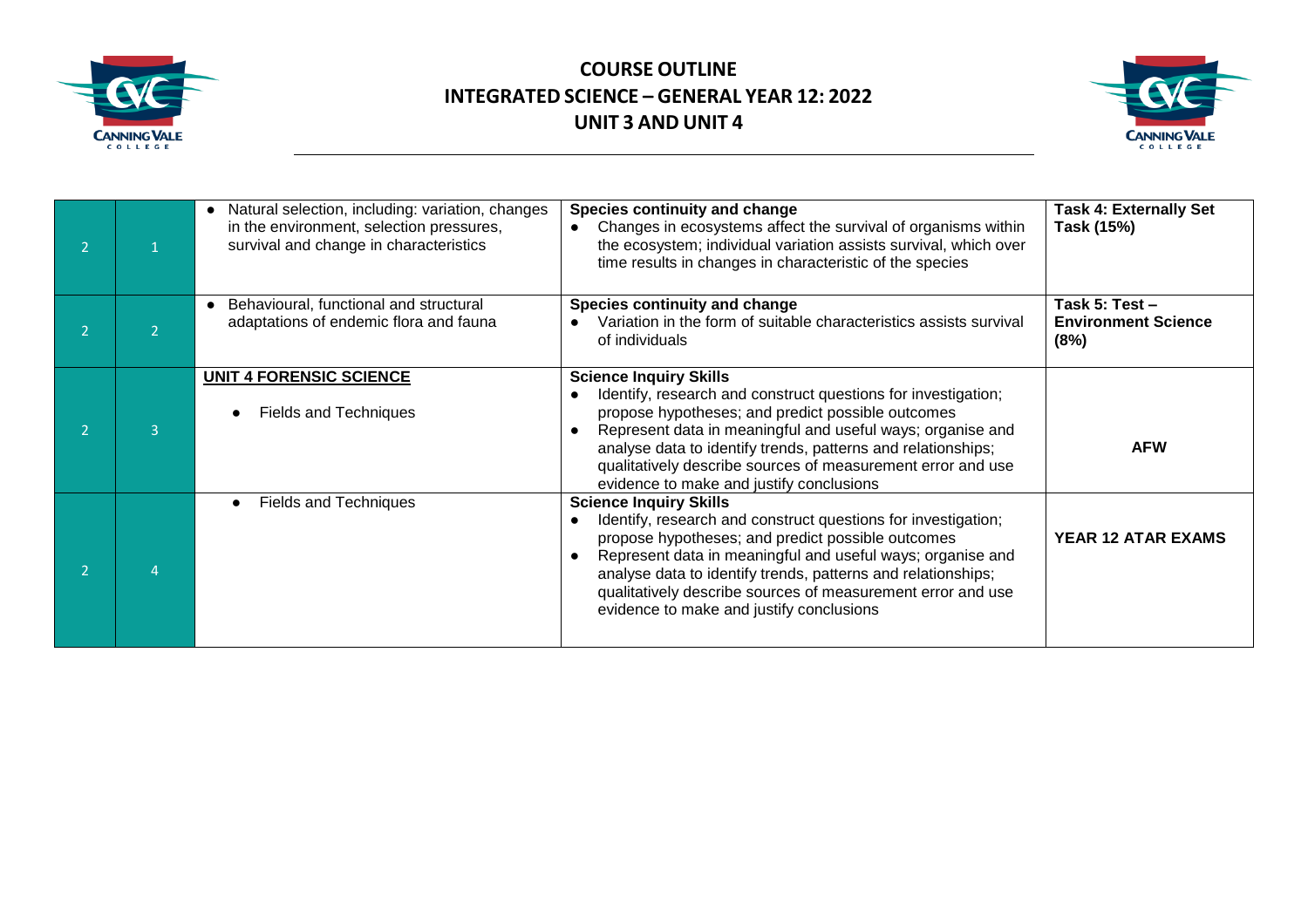



| 5 | <b>Fields of Forensics</b>                                                                             | <b>Science Inquiry Skills</b><br>Communicate scientific ideas and information for a particular<br>purpose, using appropriate scientific language, conventions<br>and representations<br>Science as a Human Endeavour<br>Scientific knowledge can enable scientists to offer valid<br>explanations and make reliable predictions<br>Scientific knowledge can be used to develop and evaluate<br>projected economic, social and environmental impacts, and to<br>design action for sustainability | <b>YEAR 12 ATAR EXAMS</b>                                                                           |
|---|--------------------------------------------------------------------------------------------------------|-------------------------------------------------------------------------------------------------------------------------------------------------------------------------------------------------------------------------------------------------------------------------------------------------------------------------------------------------------------------------------------------------------------------------------------------------------------------------------------------------|-----------------------------------------------------------------------------------------------------|
| 6 | <b>Fingerprinting</b><br>From porous surfaces<br>$\bullet$<br>From absorbent surfaces                  | Science as a Human Endeavour<br>The use of scientific knowledge may have beneficial and/or<br>harmful and/or unintended consequences<br>Scientific knowledge can enable scientist to offer valid<br>explanations and make reliable predictions                                                                                                                                                                                                                                                  | <b>Task 6: Extended</b><br><b>Response - Research</b><br>assignment of Fields of<br>Forensics (10%) |
|   | <b>Soils</b><br>Physical characteristics<br>$\bullet$<br>pH<br>$\bullet$<br>Humus content<br>$\bullet$ | Science as a Human Endeavour<br>Scientific knowledge can enable scientists to offer valid<br>explanations and make reliable predictions<br><b>Chemical reactions</b><br>The use of substances is determined by the chemical and/or<br>physical properties of the constituent chemicals<br>Chemical reactions, including combustion and reaction of acids,<br>$\bullet$<br>involve taking in or giving out energy; different types of<br>reactions are used to produce a variety of products     | <b>Task 7: Science Inquiry</b><br>(practical) - Soil analysis<br>(6%)                               |
| 8 | <b>Blood</b><br>Types<br>$\bullet$                                                                     | <b>Science Inquiry Skills</b><br>Identify, research and construct questions for investigation;<br>propose hypotheses; and predict possible outcomes<br>Represent data in meaningful and useful ways; organise and<br>$\bullet$<br>analyse data to identify trends, patterns and relationships;<br>qualitatively describe sources of measurement error and use<br>evidence to make and justify conclusions<br>Science as a Human Endeavour                                                       | <b>Task 8: Science Inquiry</b><br>(practical) - Blood group<br>identification (6%)                  |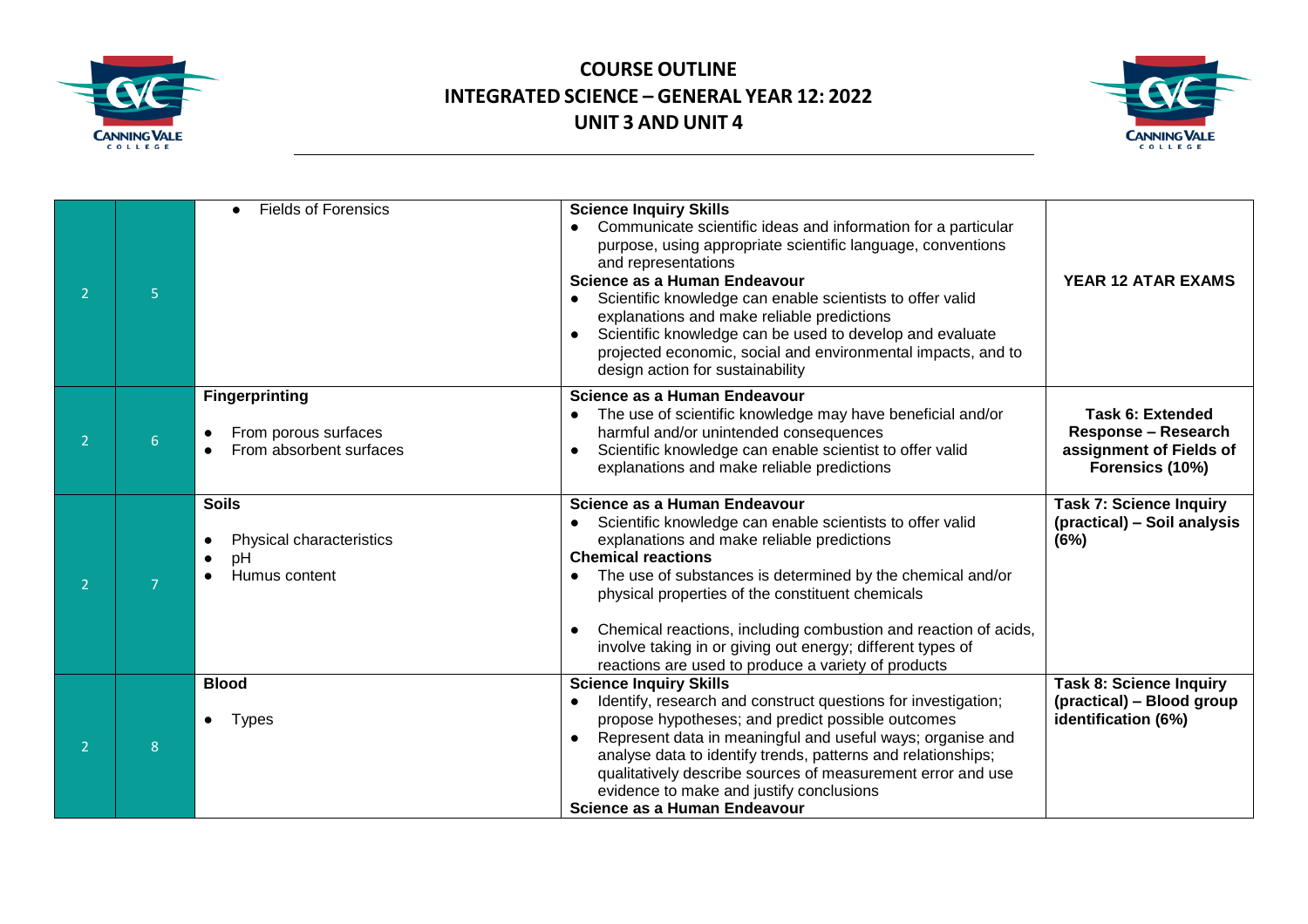



|                |                |                                                                | Scientific knowledge can enable scientists to offer valid<br>explanations and make reliable predictions                                                                                                                                                                                                                                                                                                                                                                                                                                 |                                                                       |
|----------------|----------------|----------------------------------------------------------------|-----------------------------------------------------------------------------------------------------------------------------------------------------------------------------------------------------------------------------------------------------------------------------------------------------------------------------------------------------------------------------------------------------------------------------------------------------------------------------------------------------------------------------------------|-----------------------------------------------------------------------|
| $\mathcal{P}$  | $\overline{9}$ | <b>Blood</b><br>Spatter patterns                               | <b>Science Inquiry Skills</b><br>Identify, research and construct questions for investigation;<br>propose hypotheses; and predict possible outcomes<br>Represent data in meaningful and useful ways; organise and<br>analyse data to identify trends, patterns and relationships;<br>qualitatively describe sources of measurement error and use<br>evidence to make and justify conclusions<br>Science as a Human Endeavour                                                                                                            |                                                                       |
|                |                |                                                                | Scientific knowledge can enable scientists to offer valid<br>explanations and make reliable predictions                                                                                                                                                                                                                                                                                                                                                                                                                                 |                                                                       |
| $\mathcal{P}$  | 10             | <b>DNA</b><br>Electrophoresis<br>Profiles                      | <b>Science Inquiry Skills</b><br>Identify, research and construct questions for investigation;<br>propose hypotheses; and predict possible outcomes<br>Represent data in meaningful and useful ways; organise and<br>analyse data to identify trends, patterns and relationships;<br>qualitatively describe sources of measurement error and use<br>evidence to make and justify conclusions<br>Science as a Human Endeavour<br>Scientific knowledge can enable scientists to offer valid<br>explanations and make reliable predictions | <b>Task 9: Extended</b><br><b>Response - DNA as</b><br>evidence (10%) |
| $\overline{3}$ |                | <b>Casts and Impressions</b><br>2 dimensional<br>3 dimensional | <b>Science Inquiry Skills</b><br>Identify, research and construct questions for investigation;<br>propose hypotheses; and predict possible outcomes<br>Represent data in meaningful and useful ways; organise and<br>analyse data to identify trends, patterns and relationships;<br>qualitatively describe sources of measurement error and use<br>evidence to make and justify conclusions                                                                                                                                            |                                                                       |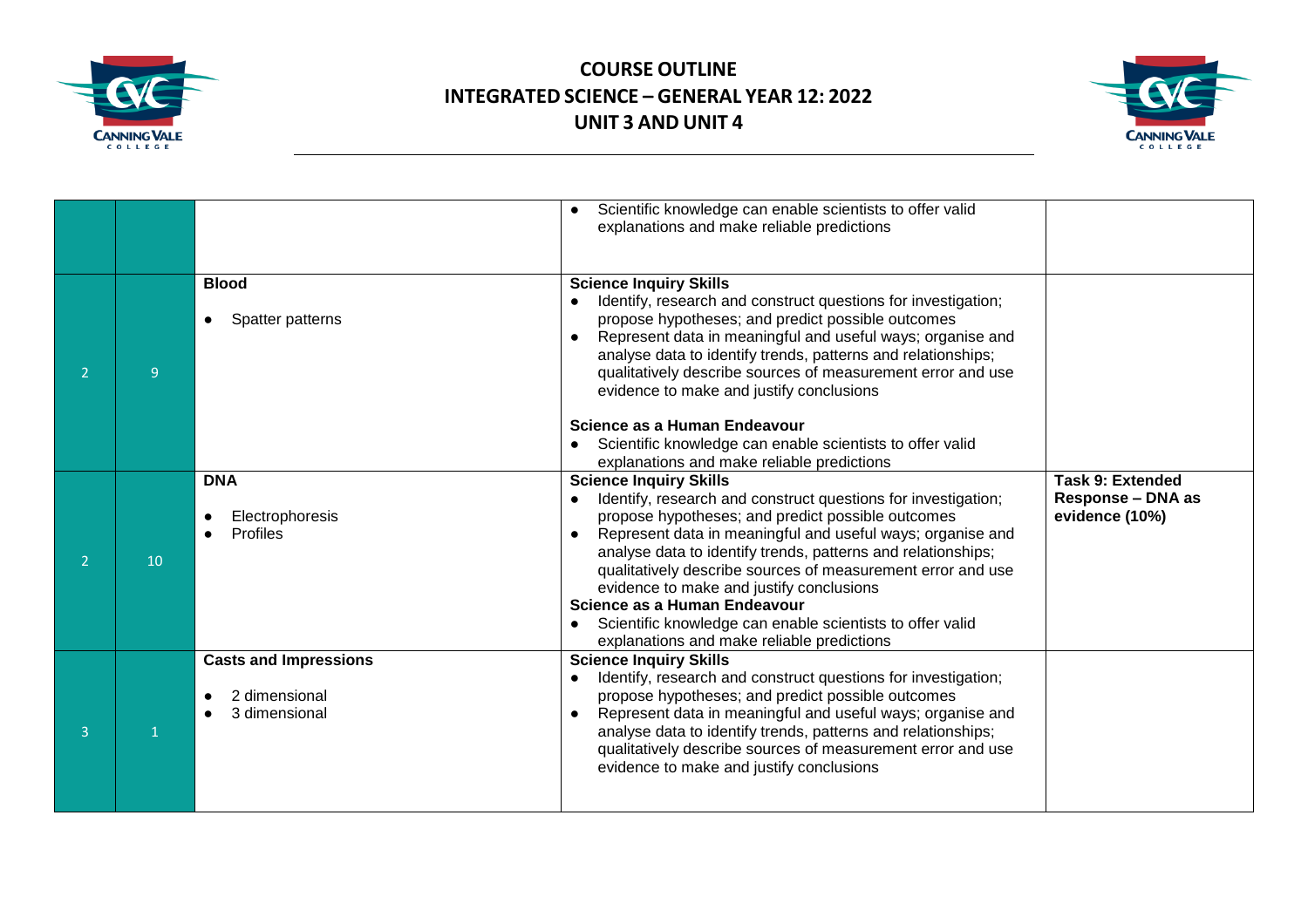



|   | <b>Impressions</b><br>Tools<br>Teeth                             | Science as a Human Endeavour<br>Scientific knowledge can enable scientists to offer valid<br>explanations and make reliable predictions                                                                                                                                                                                                                                                                                                                                                                                                                                                                                                                                                                                                                                                   |                                                                                         |
|---|------------------------------------------------------------------|-------------------------------------------------------------------------------------------------------------------------------------------------------------------------------------------------------------------------------------------------------------------------------------------------------------------------------------------------------------------------------------------------------------------------------------------------------------------------------------------------------------------------------------------------------------------------------------------------------------------------------------------------------------------------------------------------------------------------------------------------------------------------------------------|-----------------------------------------------------------------------------------------|
| 3 | <b>Fibre analysis</b><br>Microscope techniques<br>Hair<br>Fibres | <b>Science Inquiry Skills</b><br>Identify, research and construct questions for investigation;<br>propose hypotheses; and predict possible outcomes<br>Represent data in meaningful and useful ways; organise and<br>analyse data to identify trends, patterns and relationships;<br>qualitatively describe sources of measurement error and use<br>evidence to make and justify conclusions<br>Science as a Human Endeavour<br>Scientific knowledge can enable scientists to offer valid<br>explanations and make reliable predictions<br><b>Chemical reactions</b><br>The use of substances is determined by the chemical and/or<br>physical properties of the constituent chemicals<br>Rearrangement of reactant components occurs during chemical<br>reactions to form new substances | <b>Task 10: Science Inquiry</b><br>(practical) - Matching<br>Fibres (6%)                |
| 3 | <b>Forgery</b><br>Chromatography<br>Handwriting                  | <b>Mixtures and solutions</b><br>Mixtures, including solutions, contain a combination of pure<br>substances that can be separated using a range of techniques                                                                                                                                                                                                                                                                                                                                                                                                                                                                                                                                                                                                                             |                                                                                         |
| 3 | <b>Chemical detection</b><br><b>Toxicology</b>                   | <b>Chemical reactions</b><br>The use of substances is determined by the chemical and/or<br>physical properties of the constituent chemicals<br>Rearrangement of reactant components occurs during chemical<br>reactions to form new substances                                                                                                                                                                                                                                                                                                                                                                                                                                                                                                                                            | <b>Task 11: Science Inquiry</b><br>(investigation) - Identify<br>an unknown powder (5%) |